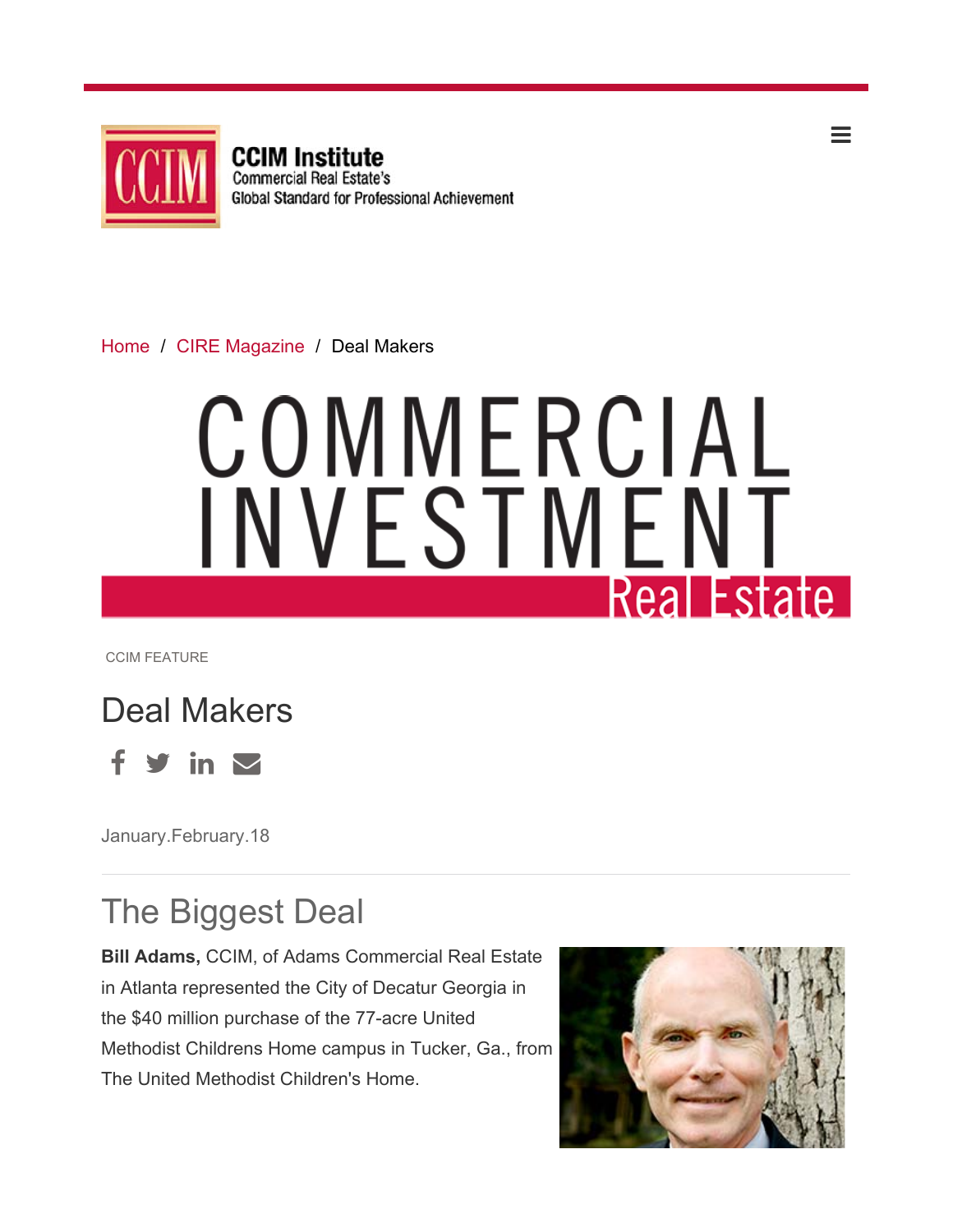# Multifamily

**Beau Beery**, CCIM, of Coldwell Banker Commercial M.M. Parrish in Gainesville, Fla., negotiated the \$24.5



million sale of the 324-unit Avenue 29 multifamily property located at 2915 Sharer Road in Tallahassee, Fla., from an undisclosed seller to an undisclosed buyer.

**Mike Milovick**, CCIM, of Royal LePage Grand Valley Realty in Kitchener, Ontario, negotiated the more than \$8.5 million sale of the 55,440-sf multifamily property located at 367 Highland Road in Kitchener from PK Highland Investments to an undisclosed buyer.

**Matson Holbrook**, CCIM, of MBH Investment Real Estate LLC in Milwaukee represented Doneff Asset Company LLC in the more than \$5.9 million sale of the 114-unit Sheboygan Regency House in Sheboygan, Wis., and Janesville Regency House in Janesville, Wis., to an undisclosed buyer.

**Dan Stewart**, CCIM, of SVN | Stewart Commercial group LLC in Ann Arbor, Mich., and a partner represented Tall Oaks One LLC in the \$5.9 million purchase of a 28-unit student housing property in Ann Arbor from an undisclosed seller.

**Davide R. Pio**, CCIM, of BCRE in Pinole, Calif., represented an undisclosed buyer in the \$5.8 million purchase of the 75-unit Ethan Way Apartments located at 1982 Ethan Way in Sacramento, Calif., from an undisclosed seller.

**Edward Jordan**, CCIM, of Northeast Private Client Group in Shelton, Conn., and a partner represented Affordable Realty One LLC in the \$5.2 million sale of a 91-unit multifamily property in Ashford, Conn., to Naviah Investments LLC.

#### **Office**

**John Stroich**, CCIM, of Green Valley Management in Winnipeg, Manitoba, represented LS Properties in the \$24 million purchase of four office buildings totaling 138,194-sf in Winnipeg from Investors Real Property Fund.

**Marcus Pitts**, CCIM, and **Justin Lossner**, CCIM, of JLL in Des Moines, Iowa, represented Federal Home Loan Bank of Iowa in the \$20.5 million purchase of a 225,654-sf office space in Des Moines from an undisclosed seller. Pitts and Lossner also represented ARAG in the